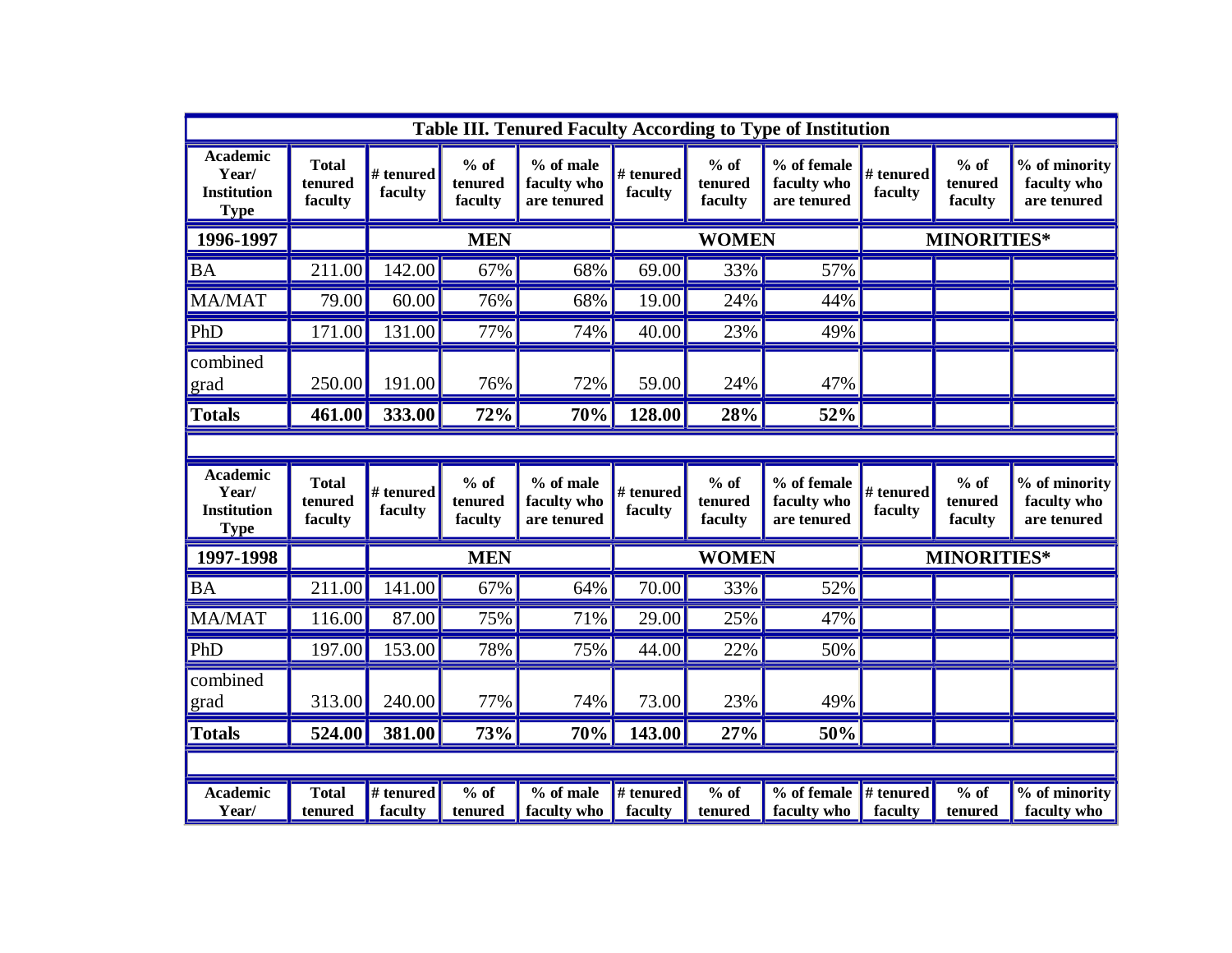| <b>Institution</b><br><b>Type</b>                             | faculty                            |                      | faculty                      | are tenured                             |                      | faculty                      | are tenured                               |                      | faculty                      | are tenured                                 |
|---------------------------------------------------------------|------------------------------------|----------------------|------------------------------|-----------------------------------------|----------------------|------------------------------|-------------------------------------------|----------------------|------------------------------|---------------------------------------------|
| 1998-1999                                                     |                                    | <b>MEN</b>           |                              |                                         | <b>WOMEN</b>         |                              |                                           | <b>MINORITIES*</b>   |                              |                                             |
| <b>BA</b>                                                     | 235.00                             | 160.50               | 68%                          | 66%                                     | 74.50                | 32%                          | 49%                                       | 5.00                 | 2%                           | 42%                                         |
| <b>MA/MAT</b>                                                 | 62.40                              | 46.40                | 74%                          | 76%                                     | 16.00                | 26%                          | 41%                                       | 0.00                 | 0%                           | $0\%$                                       |
| PhD                                                           | 226.62                             | 172.37               | 76%                          | 76%                                     | 54.25                | 24%                          | 52%                                       | 5.00                 | 2%                           | 50%                                         |
| combined<br>grad                                              | 289.02                             | 218.77               | 76%                          | 76%                                     | 70.25                | 24%                          | 49%                                       | 5.00                 | 2%                           | 45%                                         |
| <b>Totals</b>                                                 | 524.02                             | 379.27               | 72%                          | 71%                                     | 144.75               | 28%                          | 49%                                       | 10.00                | 2%                           | 43%                                         |
|                                                               |                                    |                      |                              |                                         |                      |                              |                                           |                      |                              |                                             |
| <b>Academic</b><br>Year/<br><b>Institution</b><br><b>Type</b> | <b>Total</b><br>tenured<br>faculty | # tenured<br>faculty | $%$ of<br>tenured<br>faculty | % of male<br>faculty who<br>are tenured | # tenured<br>faculty | $%$ of<br>tenured<br>faculty | % of female<br>faculty who<br>are tenured | # tenured<br>faculty | $%$ of<br>tenured<br>faculty | % of minority<br>faculty who<br>are tenured |
| 1999-2000                                                     |                                    |                      | <b>MEN</b>                   |                                         | <b>WOMEN</b>         |                              |                                           | <b>MINORITIES*</b>   |                              |                                             |
| <b>BA</b>                                                     | 214.05                             | 150.05               | 70%                          | 61%                                     | 64.00                | 30%                          | 41%                                       | 2.50                 | 1%                           | 29%                                         |
| MA/MAT                                                        | 63.00                              | 47.00                | 75%                          | 68%                                     | 16.00                | 25%                          | 41%                                       | 2.00                 | 3%                           | 31%                                         |
| PhD                                                           | 191.75                             | 143.75               | 75%                          | 76%                                     | 48.00                | 25%                          | 52%                                       | 3.00                 | 2%                           | 60%                                         |
| combined<br>grad                                              | 254.75                             | 190.75               | 75%                          | 74%                                     | 64.00                | 25%                          | 49%                                       | 5.00                 | 2%                           | 43%                                         |
| <b>Totals</b>                                                 | 468.80                             | 340.80               | 73%                          | 67%                                     | 128.00               | 27%                          | 44%                                       | 7.50                 | $2\%$                        | 38%                                         |
|                                                               |                                    |                      |                              |                                         |                      |                              |                                           |                      |                              |                                             |
| <b>Academic</b><br>Year/<br><b>Institution</b><br><b>Type</b> | <b>Total</b><br>tenured<br>faculty | # tenured<br>faculty | $%$ of<br>tenured<br>faculty | % of male<br>faculty who<br>are tenured | # tenured<br>faculty | $%$ of<br>tenured<br>faculty | % of female<br>faculty who<br>are tenured | # tenured<br>faculty | $%$ of<br>tenured<br>faculty | % of minority<br>faculty who<br>are tenured |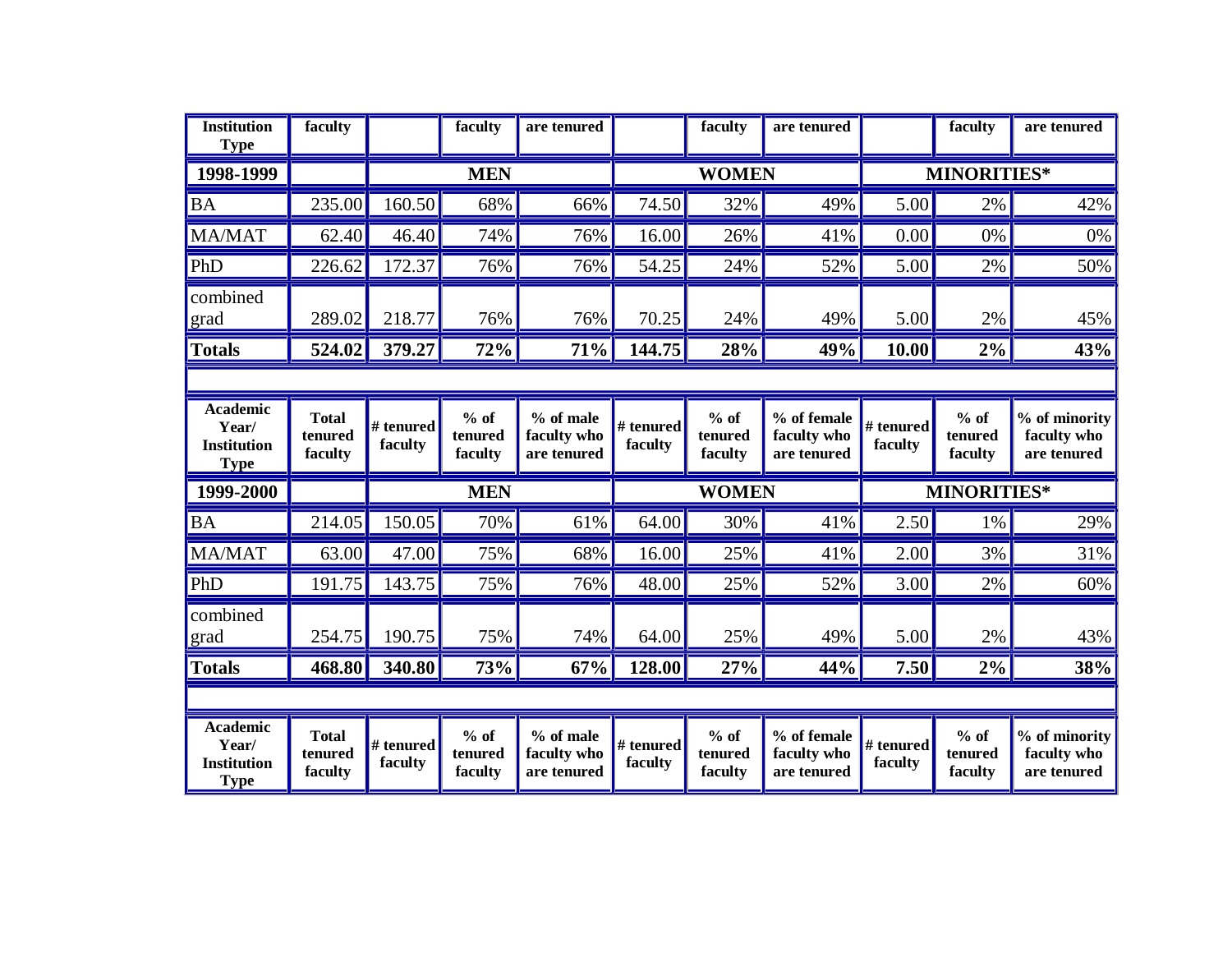| 2000-2001                                                     |                                    |                      | <b>MEN</b>                   |                                         |                      | <b>WOMEN</b>                 |                                           |                      | <b>MINORITIES*</b>           |                                             |  |
|---------------------------------------------------------------|------------------------------------|----------------------|------------------------------|-----------------------------------------|----------------------|------------------------------|-------------------------------------------|----------------------|------------------------------|---------------------------------------------|--|
| <b>BA</b>                                                     | 191.35                             | 130.85               | 68%                          | 61%                                     | 60.50                | 32%                          | 43%                                       | 1.50                 | 1%                           | 18%                                         |  |
| MA/MAT                                                        | 62.50                              | 44.50                | 71%                          | 66%                                     | 18.00                | 29%                          | 49%                                       | 1.00                 | 2%                           | 50%                                         |  |
| PhD                                                           | 155.75                             | 111.75               | 72%                          | 73%                                     | 44.00                | 28%                          | 50%                                       | 2.00                 | 1%                           | 40%                                         |  |
| combined<br>grad                                              | 218.25                             | 156.25               | 72%                          | 71%                                     | 62.00                | 28%                          | 49%                                       | 3.00                 | 1%                           | 43%                                         |  |
| <b>Totals</b>                                                 | 409.60                             | 287.10               | 70%                          | 66%                                     | 122.50               | 30%                          | 46%                                       | 4.50                 | $1\%$                        | 29%                                         |  |
|                                                               |                                    |                      |                              |                                         |                      |                              |                                           |                      |                              |                                             |  |
| <b>Academic</b><br>Year/<br><b>Institution</b><br><b>Type</b> | <b>Total</b><br>tenured<br>faculty | # tenured<br>faculty | $%$ of<br>tenured<br>faculty | % of male<br>faculty who<br>are tenured | # tenured<br>faculty | $%$ of<br>tenured<br>faculty | % of female<br>faculty who<br>are tenured | # tenured<br>faculty | $%$ of<br>tenured<br>faculty | % of minority<br>faculty who<br>are tenured |  |
|                                                               |                                    |                      |                              |                                         |                      |                              |                                           |                      |                              |                                             |  |
| 1997-2001<br><b>Means</b>                                     |                                    |                      | <b>MEN</b>                   |                                         |                      | <b>WOMEN</b>                 |                                           |                      | <b>MINORITIES*</b>           |                                             |  |
| <b>BA</b>                                                     | 212.48                             | 144.88               | 68%                          | 64%                                     | 67.60                | 32%                          | 48%                                       | 3.00                 | $1\%$                        | 31%                                         |  |
| <b>MA/MAT</b>                                                 | 76.58                              | 56.98                | 74%                          | 70%                                     | 19.60                | 26%                          | 44%                                       | 1.00                 | 1%                           | 32%                                         |  |
| PhD                                                           | 188.42                             | 142.37               | 76%                          | 75%                                     | 46.05                | 24%                          | 51%                                       | 3.33                 | 2%                           | 50%                                         |  |
| combined<br>grad                                              | 265.00                             | 199.35               | 75%                          | 73%                                     | 65.65                | 25%                          | 49%                                       | 4.33                 | 2%                           | 44%                                         |  |
| <b>Totals</b>                                                 | 477.48                             | 344.23               | 72%                          | 69%                                     | 133.25               | 28%                          | 48%                                       | 7.33                 | 2%                           | 38%                                         |  |

\*No numbers were available for minorities for the years 1996-97 and 1997-98, so the means for minorities represent only three years instead of five. Close this window when finished.